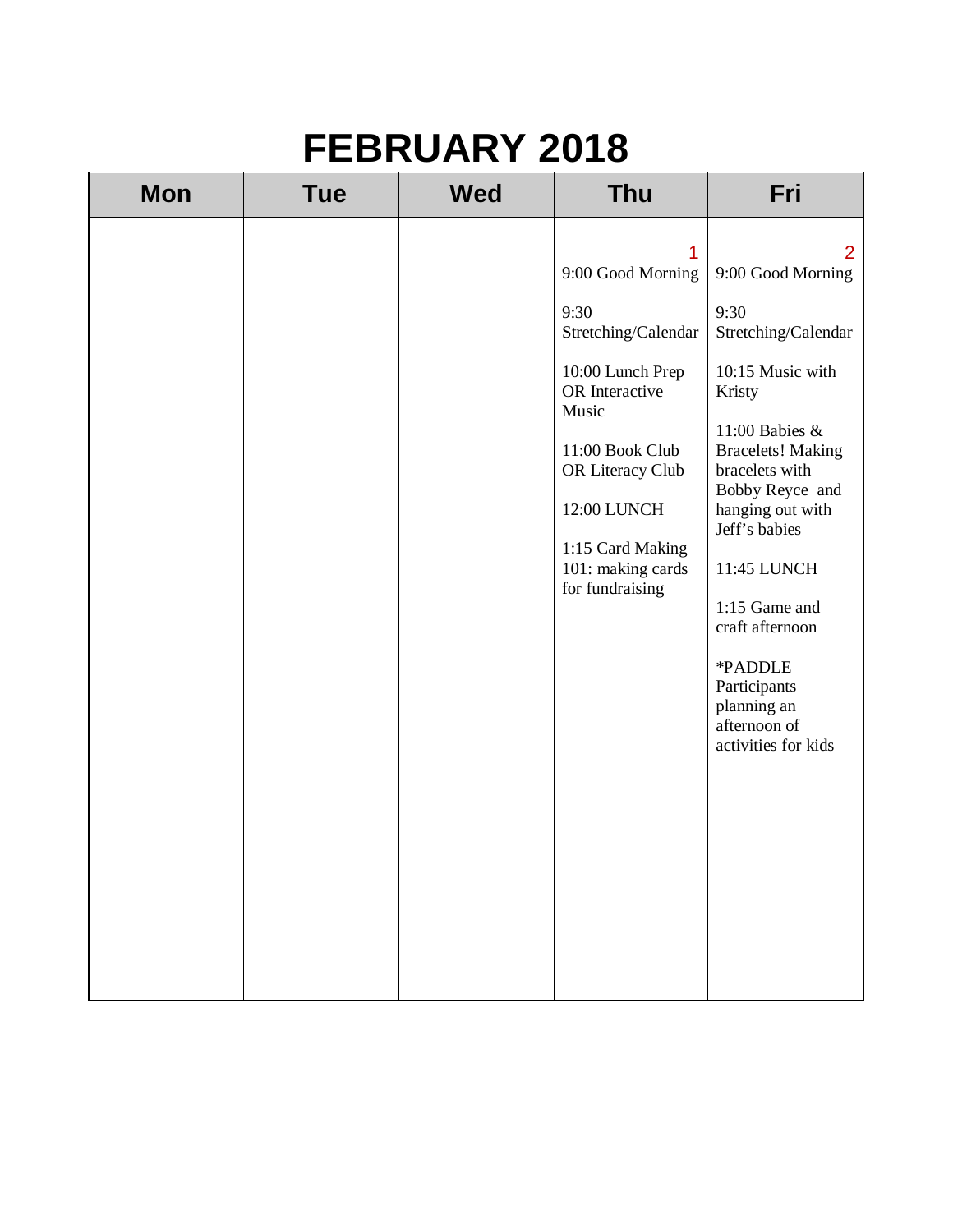| <b>Mon</b>                                                                                                                                                                                                                                                              | <b>Tue</b>                                                                                                                                                                                                                                                   | <b>Wed</b>                                                                                                                                                                                                                                                        | <b>Thu</b>                                                                                                                                                                                                                                                                                | Fri                                                                                                                                                                                                                                                                                                                                                      |
|-------------------------------------------------------------------------------------------------------------------------------------------------------------------------------------------------------------------------------------------------------------------------|--------------------------------------------------------------------------------------------------------------------------------------------------------------------------------------------------------------------------------------------------------------|-------------------------------------------------------------------------------------------------------------------------------------------------------------------------------------------------------------------------------------------------------------------|-------------------------------------------------------------------------------------------------------------------------------------------------------------------------------------------------------------------------------------------------------------------------------------------|----------------------------------------------------------------------------------------------------------------------------------------------------------------------------------------------------------------------------------------------------------------------------------------------------------------------------------------------------------|
| 5<br>9:00 Good Morning<br>9:30<br>Stretch/Calendar<br>9:45 Menu<br>Planning<br>10:15 Grocery<br>shopping at Food<br><b>Basics</b><br>12:00 LUNCH<br>1:15 Volunteering:<br>Giving back your<br>community. What<br>does that mean,<br>what does that look<br>like to you? | 6<br>9:00 Good Morning<br>9:30 Menu Plan<br>10:00 Fundraising<br>Club<br>11:30 Free time<br>12:00 LUNCH<br><b>BOOK PARABUS</b><br><b>TO ARRIVE AT</b><br><b>WINNERS FOR</b><br>1:30<br>1:30 Shopping at<br>outdoor plaza<br>Pick up 3pm at<br><b>Winners</b> | 7<br>9:00 Good Morning<br>9:30<br>Stretching/Calendar<br>10:00 Lunch Prep<br>OR Book Club<br>(Children's<br>Classics) $\&$<br><b>Sensory Relaxation</b><br>11:30 Free Time<br>12:00 LUNCH<br>1:15 Wellness<br>afternoon<br>*guest speaker<br>*wellness activities | 8<br>9:00 Good Morning<br>9:30<br>Stretching/Calendar<br>10:00 Lunch Prep<br>OR Interactive<br>Music<br>11:00 Book Club<br>Or literacy club<br>12:00 LUNCH<br>1:15 Crafts with<br>Mattie!<br>Our good friend<br>Mattie is returning<br>for the afternoon to<br>do some crafts with<br>us! | 9<br>9:00 Good Morning<br>9:30<br>Stretching/Calendar<br>10:00 Puppet<br>Workshop<br>10:45 Music with<br>Darius<br>11:45 LUNCH<br><b>BOOK PARABUS</b><br><b>TO ARRIVE AT</b><br><b>VALUE</b><br><b>VILLAGE FOR</b><br>1:30<br>1:30 Value Village<br>$2:00$ Break $\&$<br><b>Snack at Tim</b><br><b>Hortons</b><br>Pick up 3pm at<br><b>Value Village</b> |
|                                                                                                                                                                                                                                                                         |                                                                                                                                                                                                                                                              |                                                                                                                                                                                                                                                                   |                                                                                                                                                                                                                                                                                           |                                                                                                                                                                                                                                                                                                                                                          |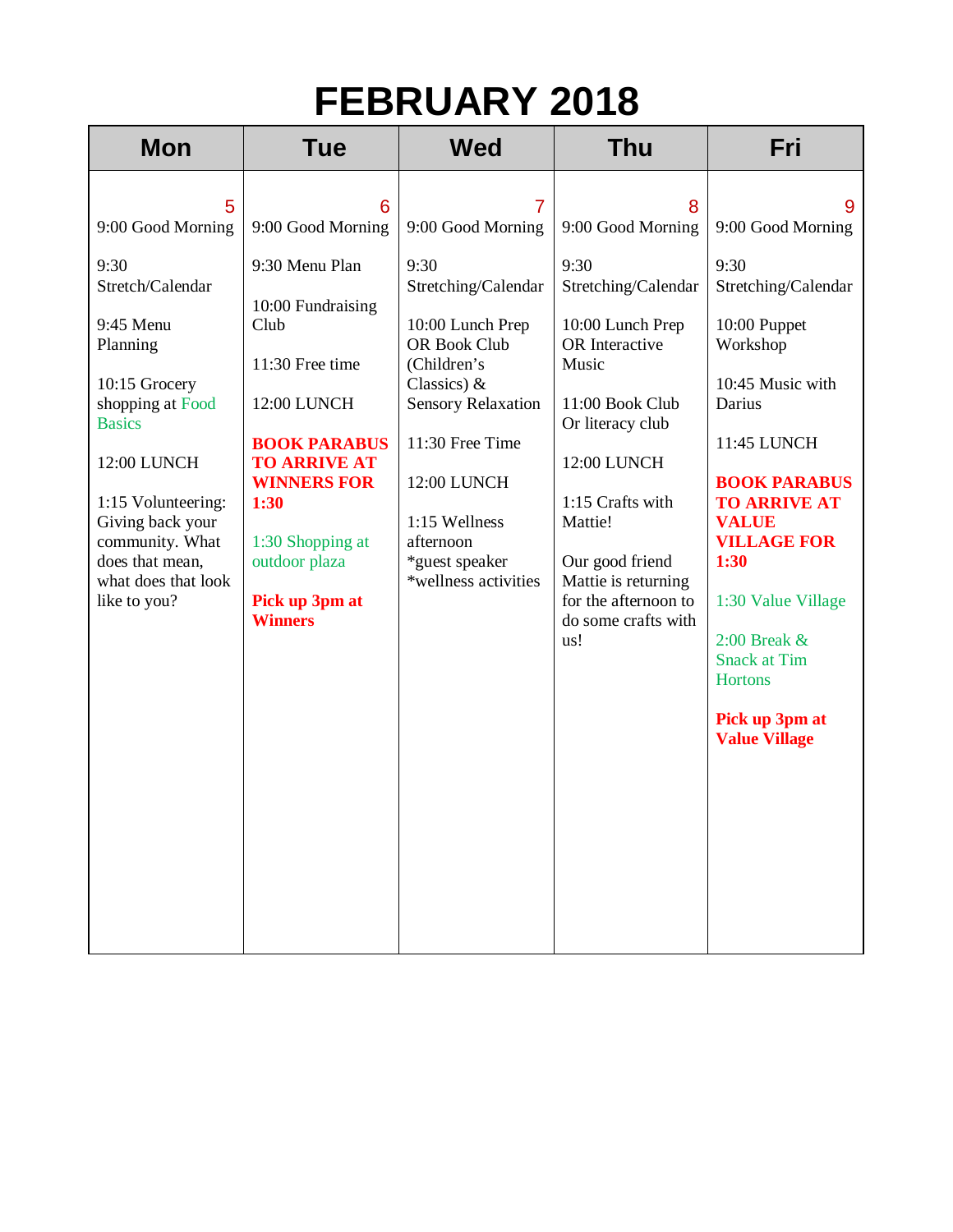| <b>Mon</b>                                                                                                                                                                                                                                                   | <b>Tue</b>                                                                                                                                                                                                                                                             | <b>Wed</b>                                                                                                                                      | <b>Thu</b>                                                                                                                                                | Fri                                                                                                                                                                                                                                                          |
|--------------------------------------------------------------------------------------------------------------------------------------------------------------------------------------------------------------------------------------------------------------|------------------------------------------------------------------------------------------------------------------------------------------------------------------------------------------------------------------------------------------------------------------------|-------------------------------------------------------------------------------------------------------------------------------------------------|-----------------------------------------------------------------------------------------------------------------------------------------------------------|--------------------------------------------------------------------------------------------------------------------------------------------------------------------------------------------------------------------------------------------------------------|
| 12<br><b>Book Parabus to</b><br>arrive at No Frills<br>(lakeshore) for<br><b>9AM</b><br><b>*EVERYONE</b><br><b>MEET AT NO</b><br><b>FRILLS *All drop</b><br>offs are at No                                                                                   | 13<br>9:00 Good Morning<br>OR YMCA<br>9:30<br>Stretch/Calendar<br>10:00 Fundraising<br>club                                                                                                                                                                            | 14<br>9:00 Good Morning<br>9:30<br>Stretch/Calendar<br>10:00 Lunch Prep<br>OR Book Club &<br><b>Sensory Relaxation</b><br>(children's classics) | 15<br>9:00 Good Morning<br>9:30<br>Stretch/Calendar<br>10:00 Lunch Prep<br>OR Interactive<br>Music                                                        | 16<br>9:00 Good Morning<br>9:30<br>Stretch/Calendar<br>10:00 Music with<br>Jeff<br>10:45 Writing a                                                                                                                                                           |
| <b>Frills</b><br><b>*PADDLE</b> staff<br>will arrive at<br><b>8:30am</b><br>9:00 Coffee at<br><b>North Bay Mall</b><br>10:00 Grocery<br><b>Shopping at No</b><br><b>Frills</b><br><b>BOOK PARABUS</b><br><b>TO RETURN TO</b><br><b>CHIPPEWA FOR</b><br>11:00 | 11:30 Games!<br><b>BOOK PARABUS</b><br><b>TO ARRIVE AT</b><br><b>CAPITOL</b><br><b>CENTRE</b><br><b>PARKING LOT</b><br><b>FOR 12:45</b><br><b>12:45 MOOSE</b><br><b>Birthday LUNCH</b><br><b>Cost: \$7-25</b><br>Pick up 3pm at<br><b>The Capitol</b><br><b>Centre</b> | 11:30 Decorating<br>for Valentines<br>Social<br>12:00 LUNCH<br>1:15 Valentines<br>Social<br>*cupcake<br>decorating<br>*games<br>*FUN!           | 11:00 Book Club<br>OR Literacy Club<br>12:00 LUNCH<br>1:15 Watch<br>opening<br>ceremonies of 2018<br>winter Olympics $&$<br>outdoor Olympic<br>activities | story for a puppet<br>show<br>11:45 LUNCH<br><b>BOOK PARABUS</b><br><b>TO ARRIVE AT</b><br><b>NORTHGATE</b><br><b>SQUARE</b> (tower<br>doors) for 1:15<br>1:15 Shopping at<br><b>Northgate</b><br>3pm Pick up at<br><b>Northgate Square</b><br>(tower doors) |
| 11:15 Putting<br>groceries away<br>11:30 Free Time<br>12:00 LUNCH<br>1:15 Baking<br>cupcakes for<br><b>Valentines Party</b>                                                                                                                                  |                                                                                                                                                                                                                                                                        |                                                                                                                                                 |                                                                                                                                                           |                                                                                                                                                                                                                                                              |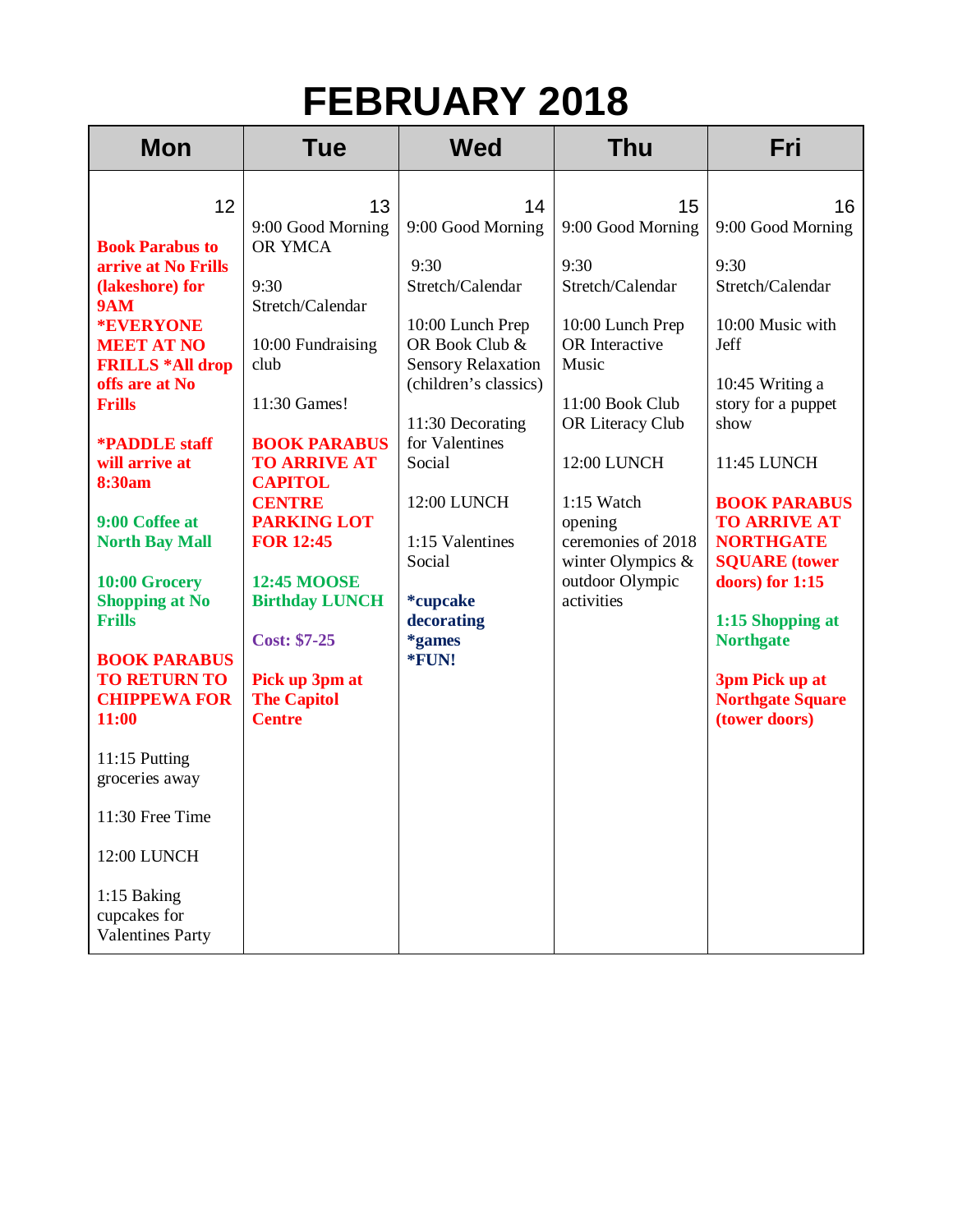| <b>Mon</b>                              | <b>Tue</b>                                                                                                                                                                                                                                                                                                                                                                                                                                        | <b>Wed</b>                                                                                                                                                                                                                                                                                                                                                                   | <b>Thu</b>                                                                                                                                                                                                               | Fri                                                                                                                                                                                             |
|-----------------------------------------|---------------------------------------------------------------------------------------------------------------------------------------------------------------------------------------------------------------------------------------------------------------------------------------------------------------------------------------------------------------------------------------------------------------------------------------------------|------------------------------------------------------------------------------------------------------------------------------------------------------------------------------------------------------------------------------------------------------------------------------------------------------------------------------------------------------------------------------|--------------------------------------------------------------------------------------------------------------------------------------------------------------------------------------------------------------------------|-------------------------------------------------------------------------------------------------------------------------------------------------------------------------------------------------|
| 19<br><b>FAMILY DAY</b><br>*NO PADDLE * | 20<br>9:00 Good Morning<br>OR YMCA<br>9:30 Menu<br>Planning<br>10:00 Grocery<br>Shopping at Food<br><b>Basics OR Stretch</b><br>out/relaxation<br>11:30 LUNCH<br><b>BOOK PARABUS</b><br><b>TO ARRIVE AT</b><br><b>MEMORIAL</b><br><b>GARDENS FOR</b><br>12:50<br>1:00-1:50 Skating<br>at memorial<br>gardens<br>2:00-3:00 Social<br><b>Tea with friends</b><br>from New<br><b>Horizons</b><br>Pick up 3pm at<br><b>Memorial</b><br><b>Gardens</b> | 21<br>9:00 Good Morning<br>9:30<br>Stretch/Calendar<br>10:00 Lunch Prep<br>& Healthy living<br>OR Book Club<br>(children's classics)<br>& sensory<br>relaxation<br>11:45 LUNCH<br><b>BOOK PARABUS</b><br><b>TO ARRIVE AT</b><br><b>OKP</b> for 1:15<br>1:30 Gym games $\&$<br>Snozelen room<br>*please remember<br>to bring indoor<br>shoes*<br>Pick up 3pm at<br><b>OKP</b> | 22<br>9:00 Good Morning<br>9:30<br>Stretch/Calendar<br>10:00 First Annual<br>CHILI COOK OFF<br>with Chippewa SIP<br>classes<br>12:45 Chili Lunch<br>with special guest<br>chili judges<br>2:15 Working on<br>card making | 23<br>9:00 Good Morning<br>9:30<br>Stretch/Calendar<br>10:00 Music with<br>Kristy<br>10:45 Puppet<br>Shows!<br>12:00 LUNCH<br>1:15 CAN DO<br>Theatre with<br>Michelle Webster<br>2:15 Free time |
|                                         |                                                                                                                                                                                                                                                                                                                                                                                                                                                   |                                                                                                                                                                                                                                                                                                                                                                              |                                                                                                                                                                                                                          |                                                                                                                                                                                                 |